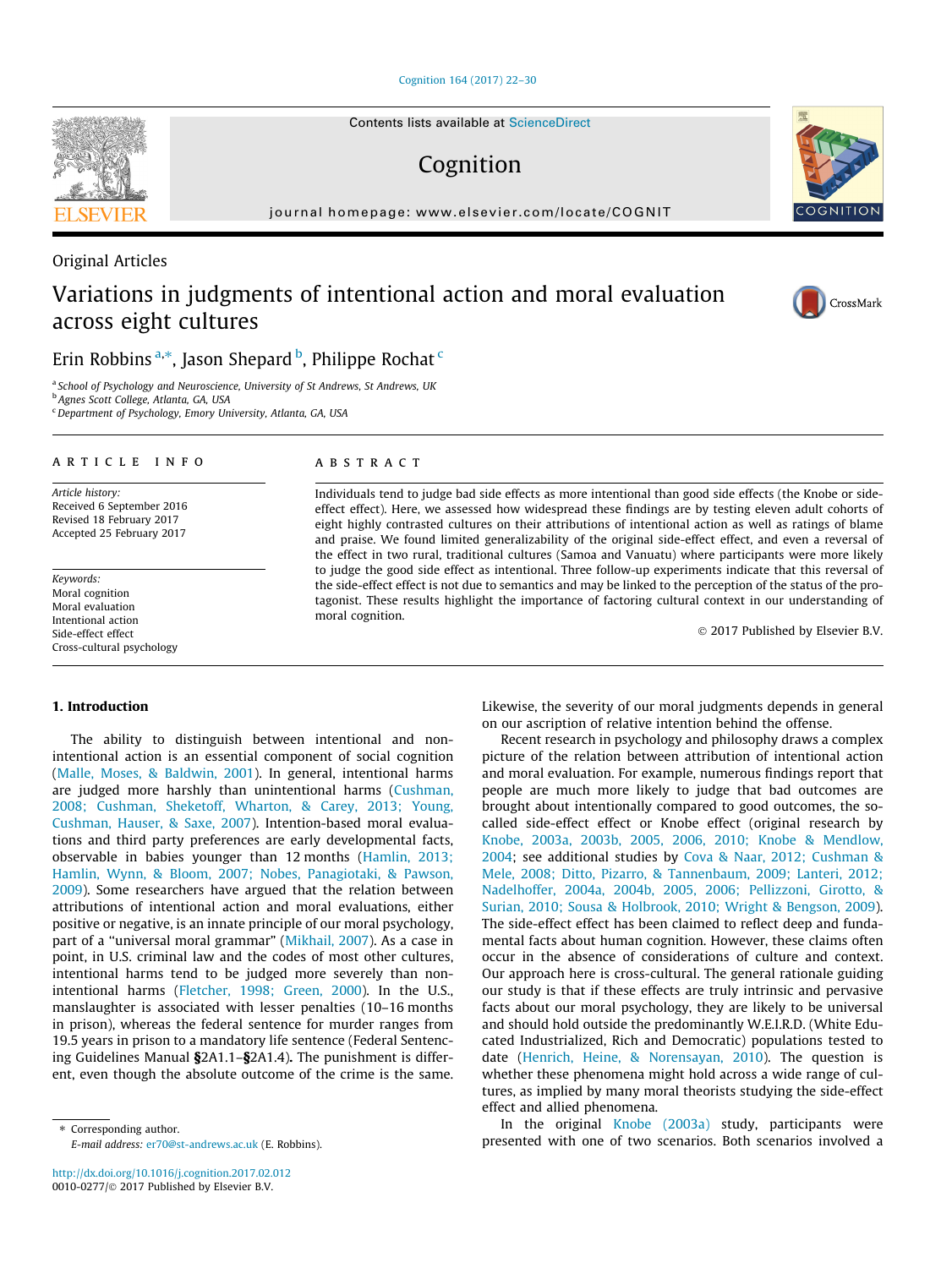decision made by the chairman of a board of a company to increase company profits. The only thing that differed between the two scenarios was the goodness or badness of a foreseen side effect of the chairman's decision, specifically whether the environment was helped or harmed as a result of the decision. After reading the scenario, participants were asked whether the chairman intentionally harmed (or helped) the environment and whether the chairman deserved blame (or praise) for harming (or helping) the environment. Knobe's results were striking: Eighty-two percent of participants said that the chairman intentionally harmed the environment, while only 23 percent said the chairman intentionally helped the environment. In response to the blame/praise question, participants strongly agreed that the chairman deserved blame for harming the environment, but that the chairman did not deserve praise for helping the environment. The author also found a strong, positive correlation between attributions of intentional action and judgments of blame/praise.

The tendency to attribute intentions to negative but not positive outcomes (the side-effect effect) has been observed across a wide variety of methodologies. This asymmetry in intentional action attributions has been replicated with other scenarios ([Knobe,](#page-8-0) [2003b; Knobe & Mendlow, 2004; Mallon, 2008; Nadelhoffer,](#page-8-0) [2004a, 2006; Shepard & Wolff, 2013; Uttich & Lombrozo, 2010;](#page-8-0) [Wright & Bengson, 2009\)](#page-8-0), with children as young as four years ([Lesle, Knobe, & Cohen, 2006](#page-8-0)), with participants who suffer from deficits in emotional processing due to lesions in the ventromedial prefrontal cortex [\(Young, Cushman, Adolphs, & Hauser, 2006\)](#page-8-0), and, for at least some versions of the scenarios, with adults with high functioning autism or Asperger's [\(Zalla & Leboyer, 2011; Zalla,](#page-8-0) [Machery, & Leboyer, 2010](#page-8-0)). The asymmetry has also been reported with word changes in the original script introducing varying concepts such as intention and intending ([McCann, 2005\)](#page-8-0), deciding, being in favor of, advocating for [\(Pettit & Knobe, 2009](#page-8-0)), knowledge ([Beebe & Buckwalter, 2010\)](#page-8-0), belief ([Beebe, 2013; Tannenbaum,](#page-8-0) [Ditto, & Pizarro, 2007](#page-8-0)), awareness ([Tannenbaum et al., 2007\)](#page-8-0) remembering [\(Alfano, Beebe, & Robinson, 2012\)](#page-8-0), and desire ([Guglielmo & Malle, 2010; Tannenbaum et al., 2007\)](#page-8-0).

In general, these findings have been interpreted to suggest that our concept of intentional action, along with other theory of mind concepts, is fundamentally moral or morally driven [\(Knobe, 2005\)](#page-8-0) and that this role is deep and pervasive ([Knobe, 2005, 2006, 2010\)](#page-8-0). Further support for such moral underpinnings comes from the fact that there is a pervasive asymmetry in the ratings of blame and praise [\(Knobe, 2003a\)](#page-8-0).

In all, the question is whether such asymmetries do actually tell us anything fundamental about the way we think about moral evaluations, intentional action, and their relation. In other words, we ask whether the side-effect effect is truly universal or might vary across cultures. To our knowledge, a limited number of cross-cultural comparisons have yielded contrary findings. [Knobe](#page-8-0) [and Burra \(2006\)](#page-8-0) replicated the side-effect effect in a sample of 61 US college Hindi-speaking students in South Asian clubs at Princeton University and Yale University using a Hindi translation of the original script, but a more recent comparison of US participants and Indian participants tested in either Hindi or English suggests a reversed side-effect effect, whereby Indian participants judged helpful acts as more intentional than harmful ones [\(Clark,](#page-8-0) [Bauman, Kamble, & Knowles, 2017\)](#page-8-0). The explicit claims, and often implicit assumptions, of the side-effect effect as being intrinsic to human cognition require further scrutiny. To further address the question of how universal these effects are, we assessed them across eleven cohorts of adults amongst eight highly contrasted cultures (Study 1). In a series of follow-up experiments, we demonstrate that inversions of the side-effect effect may be linked to perceptions of status (Studies 2–4).

# 2. General method

A convenience sample of 464 participants (253 female) between the ages of  $14-90$  ( $M = 31.39$ ,  $SD = 13.40$  years) completed the study. [Table 1](#page-2-0) summarizes the demographic information for each of the eleven cohorts and their corresponding eight different cultures. Participants were recruited and tested individually in public spaces (e.g., public park, company break room) by experimenters who were residents of the area and fluent in the local language, or who were non-natives assisted by local informants fluent in both English and the local language. In all cultures, the vignettes and follow-up questions (described in detail below and reproduced in the Supplemental Materials) were translated and backtranslated by independent research assistants who were native speakers of the local language and also fluent in English. The translated vignettes were then presented to participants in written format and read aloud by the experimenter or her assistant. At test, participants indicated their responses to the experimenter, who recorded them on a coding sheet. Participants who could not answer prompts probing for story comprehension were excluded from analysis, yielding an attrition rate of 2% collapsed across all cultures.

In two conditions (harm versus help), we assessed whether judgments of intentional action, as well as ratings of either blame or praise, depended on the framing of a story in which a protagonist makes a decision about an agricultural policy that will increase community profits, but with consequences for the local environment and crops. This protagonist (either a CEO or village High Chief depending on culture) represents an individual recognized as having decision-making power and social ascendance. They represent a supreme authority in economic decisions. In this sense, the responsibilities of CEO and Chief overlap. In the vignettes, a subordinate approaches the protagonist with a suggestion about how to increase profits. In the ''harm" condition, this suggestion will increase profits but also damage the environment. In the ''help" condition, this suggestion will increase profits and also improve the environment. In both conditions, the protagonist responds by saying that his only concern is maximizing profit, and that he does not care at all about the effect on the environment. The suggestion is adopted, and the vignette ends with the environment being either harmed or helped. Crucially, the vignettes differ only in the effect (help or harm) that the suggestion will have on the environment (see Supplemental Materials). Note that the well-being of the local environment was a moral concern for all cultures, and particularly so for our subsistence-based populations (see [O'Meara, 1990; Shore, 1982,](#page-8-0) and [Vienne, 1984](#page-8-0) regarding the South Pacific but also [Cusack & Dixon, 2006; Dahlquist et al., 2007,](#page-8-0) and [Polidoro et al., 2008](#page-8-0) regarding environmental practice in Central America).

Following the story, participants answered two questions. The first question asked participants to determine how much praise (help condition) or blame (harm condition) the protagonist deserves on a seven-point Likert scale, with zero indicating none and six indicating a lot. Across culture and conditions, participants tended to make full use of the scale. The second question asked participants whether they thought the leader intentionally helped or harmed the environment (coded as yes or no). Although other versions of the paradigm have used continuous measures for this judgment of intentional action, we elected to use a dichotomous outcome because intentional action is typically construed as binary (i.e., either someone acted intentionally or they did not) and in order to keep the question simple by avoiding an agree-disagree scale.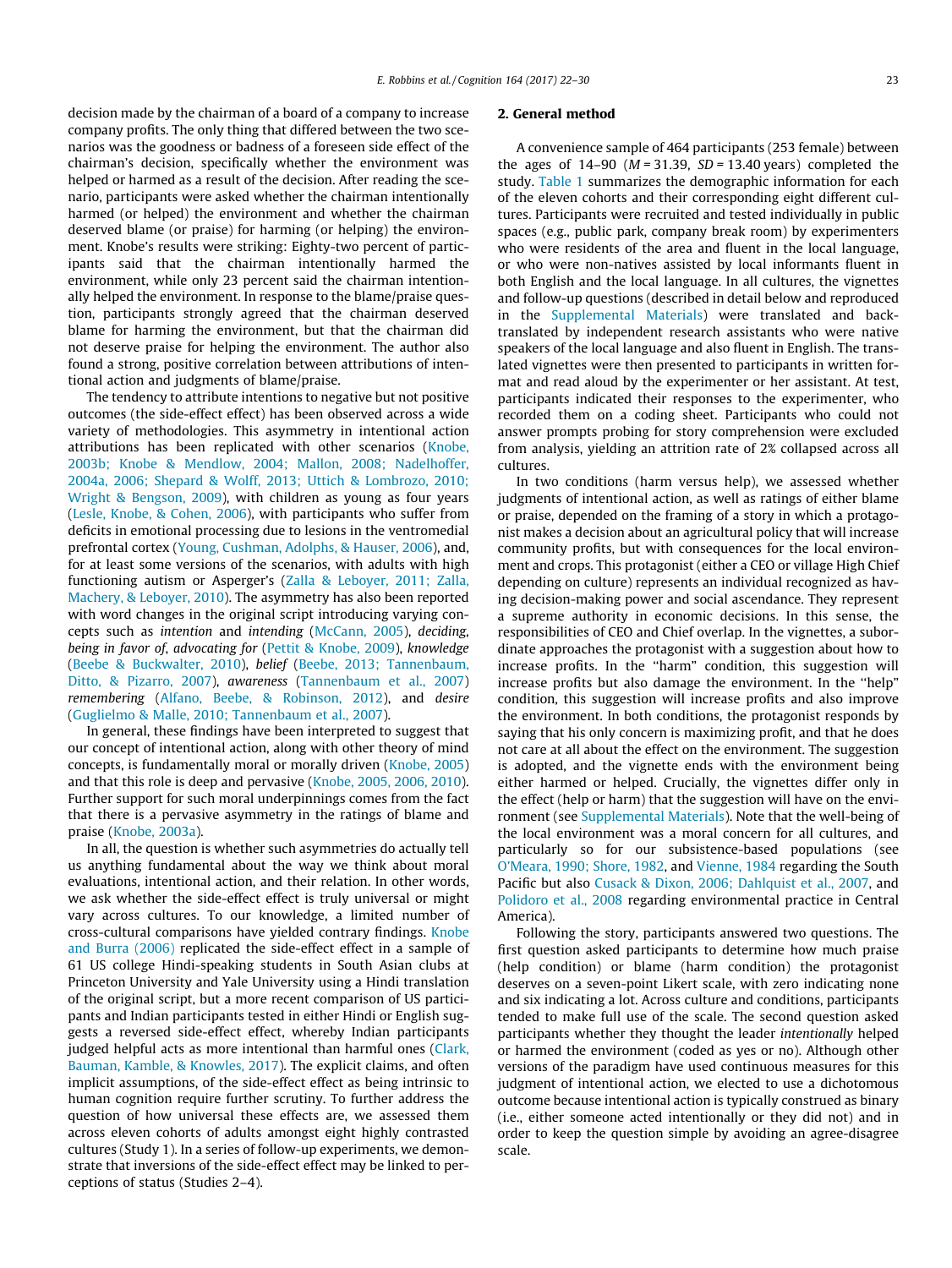#### <span id="page-2-0"></span>Table 1

| Demographic highlights of the eleven cohorts across eight cultures. |  |  |  |  |
|---------------------------------------------------------------------|--|--|--|--|
|                                                                     |  |  |  |  |

| Country                        | Region                                     | Setting         | Environment                                                                                       | SES status      | Population highlights                                                                                                                                                                      | Design                                                                           |
|--------------------------------|--------------------------------------------|-----------------|---------------------------------------------------------------------------------------------------|-----------------|--------------------------------------------------------------------------------------------------------------------------------------------------------------------------------------------|----------------------------------------------------------------------------------|
| USA <sub>1</sub><br>$(N = 60)$ | New York<br>City                           | Public<br>Space | Urban                                                                                             | Middle/High     | Mixed ethnicity and income;<br>Age = $18-78$ years, $M = 38.91$ ,<br>$SD = 14.28$ years, 30 females                                                                                        | Between Subjects (Harm Condition:<br>$N = 30$ , Help Condition: $N = 30$ )       |
| USA <sub>2</sub><br>$(N = 25)$ | Metro-<br>Atlanta                          | University      | Urban                                                                                             | Middle/High     | Predominantly Caucasian<br>undergraduate students; Age = 19-<br>25 years, $M = 20.71$ , $SD = 1.52$ years,<br>13 females                                                                   | Between Subjects (Harm Condition:<br>$N = 12$ , Help Condition: $N = 13$ )       |
| USA <sub>3</sub><br>$(N = 56)$ | Metro-<br>Atlanta                          | University      | Urban                                                                                             | Middle/High     | Predominantly Caucasian<br>undergraduate students; Age = 18-<br>50 years, $M = 20.20$ , $SD = 5.21$ , 30<br>females                                                                        | Within Subjects (all participants<br>completed both help and harm<br>conditions) |
| USA 4<br>$(N = 60)$            | Metro-<br>Atlanta                          | University      | Urban                                                                                             | Middle/High     | Predominantly Caucasian<br>undergraduate students; Age = 18-<br>65 years, $M = 24.77$ , $SD = 10.28$ , 35<br>females                                                                       | Within subjects (all participants<br>completed both help and harm<br>conditions) |
| Samoa<br>$(N = 73)$            | Faga,<br>Savai'i,<br>Polynesia             | Village         | Rural, chief system,<br>traditional, collectivistic<br>and highly hierarchical<br>(matai) system. | Very Low        | Adults of a subsistence living village<br>with a population of approximately<br>500; Age = $14-65$ years, $M = 30.48$ ,<br>$SD = 13.46$ years, 38 females                                  | Within-Subjects (all participants<br>completed both help and harm<br>conditions) |
| Vanuatu<br>$(N = 67)$          | Motalava,<br>Banks<br>Island,<br>Melanesia | Village         | Rural, chief system,<br>traditional, collectivistic<br>and egalitarian                            | Very Low        | Adults of a highly insular and isolated<br>subsistence living village with a<br>population of approximately 1000;<br>Age = $17-90$ years, $M = 32.56$ ,<br>$SD = 15.43$ years, 42 females  | Within-Subjects (all participants<br>completed both help and harm<br>conditions) |
| Costa Rica<br>$(N = 21)$       | Talamanca                                  | Village         | Rural, chief system,<br>traditional, matrilineal,<br>collectivistic                               | Very Low        | Adults of a traditional BriBri village<br>depending heavily on external aide<br>with a population of approximately<br>300; Age = $15-70$ years, $M = 40.00$ ,<br>$SD = 15.28$ , 10 females | Between-Subjects (Harm Condition:<br>$N = 9$ , Help Condition: $N = 12$ )        |
| Mexico 1<br>$(N = 16)$         | Chiapas                                    | Custapec        | Rural                                                                                             | Low             | Chiapas-born Mexican employees<br>working and living on an isolated<br>coffee plantation; Age = 15-55 years,<br>$M = 36.31$ , $SD = 12.61$ , 6 females                                     | Within-subjects (all participants<br>completed both help and harm<br>conditions) |
| Mexico 2<br>$(N = 17)$         | Chiapas                                    | Custapec        | Rural                                                                                             | Low/Very<br>Low | Guatemalan migrant workers<br>seasonally employed and temporarily<br>living on an isolated coffee<br>plantation; Age = 15-55 years,<br>$M = 25.00$ , $SD = 11.60$ , 7 females              | Within-subjects (all participants<br>completed both help and harm<br>conditions) |
| South<br>Korea<br>$(N = 34)$   | Seoul                                      | Public<br>Space | Urban                                                                                             | Middle/High     | Adults of mixed income; Age = 21-<br>61 years, $M = 36.21$ , $SD = 10.79$ years,<br>21 females                                                                                             | Between-subjects (Harm condition:<br>$N = 18$ , Help Condition: $N = 16$ )       |
| Honduras<br>$(N = 35)$         | San Pedro<br>Sula                          | Workplace       | Urban                                                                                             | Middle/High     | Adults of a Korean-owned company<br>working in Honduras; Age = 21-<br>57 years; $M = 34.43$ , $SD = 8.46$ , 21<br>females                                                                  | Between-subjects (Harm-condition:<br>$N = 18$ , Help Condition: $N = 17$ )       |

Note: Experiment 1 included all populations but the USA 3 and USA 4 cohorts; only a subset of participants in Samoa (N = 27) and Vanuatu (N = 34) additionally completed Experiment 2. Experiment 4 included only participants from the USA 4 cohort.

# 3. Experiment 1

#### 3.1. Method

In Experiment 1 ( $N = 348$  participants), the decisions described in the vignette were enacted by a protagonist described as either the CEO of an organization (USA 1, USA 2, Mexico 1, Mexico 2, South Korea, and Honduras) or alternately as the High Chief of a village (Samoa, Vanuatu, and Costa Rica) to reflect local leadership conventions (see Supplemental Materials). Half of the participants (N = 175 from five populations: USA 1, USA 2, Costa Rica, Honduras, South Korea) received only one condition (i.e., either help or harm). The other half of participants ( $N = 173$  from four populations: Mexico 1, Mexico 2, Samoa, and Vanuatu) were tested successively in both conditions (help and harm) in a counterbalanced order. This within-subject manipulation opportunistically allowed us to assess whether potential asymmetries between judgments of intentional action and praise/blame ratings noted at a group level might also hold within individuals.

# 3.2. Results

In an initial analysis, and in order to compare the nine populations directly, we considered only responses to the first vignette read by the participant (harm or help). We first compared the proportion of participants who judged the protagonist's action as intentional. Results indicate a significant joint influence of culture and condition (help or harm) on judgments of intentionality  $(\chi^2 = 14.37, df = 1, p < 0.001, Cramer's V = 0.167)$ . In follow-up tests, the majority of cultures demonstrated either a significant (USA 1, USA 2, Mexico 1, South Korea; all  $p < 0.01$  based on Fisher's exact tests) or marginal tendency (Costa Rica, Mexico 2, Honduras) to ascribe intentionality to the protagonist in the harm but not the help condition ([Fig. 1](#page-3-0)). This asymmetry was inverted significantly in Samoa ( $p < 0.01$ ) and to a lesser extent in Vanuatu ( $p = 0.096$ ) where participants tended to judge the protagonist's actions as intentional in the help but not the harm condition. These results indicate that the original Knobe report of an asymmetry in judgments of intentionality between harm versus help conditions does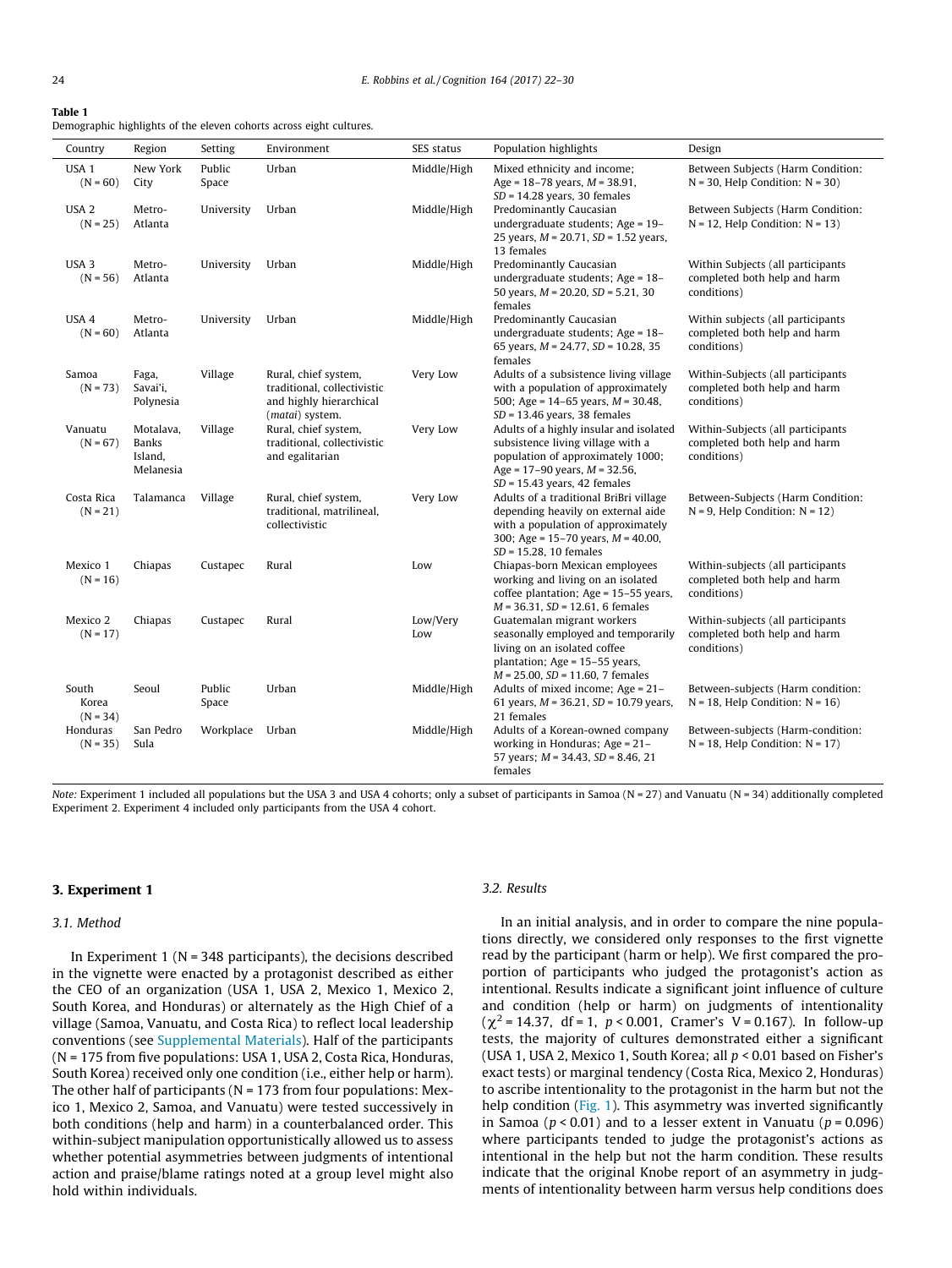<span id="page-3-0"></span>

Fig. 1. Percentage of participants in each culture who judge the action to be intentional in the harm and help conditions. Asterisks denote significant differences between conditions based on Fisher's exact tests;  $\dddot{p}$  < 0.001,  $\ddot{p}$  < 0.01.

not hold in our South Pacific samples where attributions of intentional action are more common in the help condition.

Regarding the Likert scale ratings of praise or blame, a univariate ANOVA factoring condition (2) and culture (9) as betweensubjects factors yielded a significant interaction of condition and culture (F(7, 269) = 8.573,  $p < 0.01$ ,  $\eta^2 = 0.182$ ). Participants in USA 1, USA 2, Costa Rica, Mexico 1, and South Korea gave significantly greater ratings of blame than praise (all  $p < 0.05$  based on two-tail pairwise comparisons with Bonferroni-adjustments). In contrast, participants in all other cultures showed either no difference between these two conditions (Mexico 2 and Honduras), or demonstrated a slightly inverted trend toward higher praiseworthiness (Fig. 2).

We also analyzed the association between intentional action and blame/praise ratings, following the observation in the original Knobe study (2003) these variables were strongly positively correlated. A Spearman correlation yielded a significant relationship between judgments of intentional action and praise ratings  $(r<sub>s</sub> = 0.520, N = 178, p < 0.001)$ . The same positive association held



Fig. 2. Mean ratings for blame (in the harm condition) and praise (in the help condition) as a function of culture. Asterisks denote significant pairwise comparisons between conditions (two-tailed with Bonferroni corrections),  $\ddot{p}$  < 0.001,  $\sqrt[*]{p}$  < 0.01,  $\sqrt[*]{p}$  < 0.05. Bars represent ±1 SEM.

#### Table 2

Correlations between judgments of intentional action and ratings of blameworthiness (harm condition) and praiseworthiness (help condition) as a function of population.

| Population       | Harm                 | Help                                    | Overall                |
|------------------|----------------------|-----------------------------------------|------------------------|
| USA <sub>1</sub> | 0.658                | 0.343                                   | 0.681                  |
| USA <sub>2</sub> | 0.463                | 0.248                                   | 0.443                  |
| Costa Rica       | 0.172                | 0.367                                   | 0.308                  |
| Mexico 1         | $\mathbf{a}$         | $\overline{\phantom{a}}^{\,\mathbf{b}}$ | 0.907                  |
| Mexico 2         | $\mathbf{a}$         | 0.477                                   | 0.296                  |
| Korea            | 0.629                | 0.338                                   | 0.643                  |
| Honduras         | $0.515$ <sup>*</sup> | 0.388                                   | $0.571$ <sup>***</sup> |
| Samoa            | 0.252                | 0.325                                   | 0.310                  |
| Vanuatu          | 0.260                | 0.529                                   | 0.412                  |
| Total            | 0.325                | 0.520                                   | 0.488                  |

Note: All coefficients represent Spearman correlations between the intentional action and rating variables.

<sup>a</sup> Values represent a constant; all participants judged the protagonist as intentionally harming the environment.

Values represent a constant; all participants judged that the protagonist did not intentionally help the environment.

 $p < 0.05$ .

 $\therefore$  p < 0.01.

 $p < 0.001$ .

for judgments of intentional action and blameworthiness ratings  $(r<sub>s</sub> = 0.325, N = 166; p < 0.001)$ . Table 2 below reports the results of this analysis for each population. As seen in the table, the strength of the association is not equal across populations. For some populations, an association exists only between intentional action and blame (USA 1, USA 2, Mexico 1, Mexico 2, Honduras, and South Korea; all  $p < 0.05$ ), as for others no association exists at all (Costa Rica). Finally, in the two South Pacific populations, an association exists only between judgments of intentional action and praise ratings (both  $p < 0.001$ ).

These results partially confirm the original side-effect effect reported in the [Knobe \(2003a\)](#page-8-0) study that was conducted with only U.S. participants. In our data, a sample of participants in Mexico 2 demonstrated no contrast between ratings of praise or blame, and participants in Samoa and Vanuatu even trended toward an inversion of the phenomenon. Furthermore, the correlation between intentional action and praise/blame ratings is markedly different across cultures.

In a subsequent analysis we examined the relative consistency of individual responses for the subset of participants (N = 173) in Mexico 1, Mexico 2, Samoa, and Vanuatu who opportunistically received both help and harm vignettes. We first examined whether or not participants demonstrated the sideeffect effect by changing their judgment of intentional action between help and harm conditions. Results yielded a significant effect of culture  $(\chi^2 = 24.57, df = 3, p < 0.001, Crammer's$ V = 0.380). A significant majority of participants in Mexico 1 (100%) and Mexico 2 (82.4%) changed their attributions of intentional action between the two conditions (both  $p < 0.01$ ), whereas only half of Samoan (50.7%) and Ni-Vanuatu (42.4%) participants did the same. Examining only the participants who changed their responses, we next compared the proportion of participants who showed the asymmetry reported by [Knobe](#page-8-0) [\(2003a\)](#page-8-0) by judging actions as intentional in the harm but not the help condition. We observed a significant effect of population  $(\chi^2 = 18.75, df = 3, p < 0.001, Crammer's V = 0.487)$ . When they changed their responses, a significant majority of participants in Mexico 1 (100%) and Mexico 2 (92.9%) judged that the protagonist intentionally hurt the environment in the harm condition and did not intentionally improve the environment in the help condition (both  $p < 0.01$  based on two-tailed binomial tests). Only a small minority of the Samoans (27%) and Ni-Vanuatu (35.7%) participants showed this same tendency. In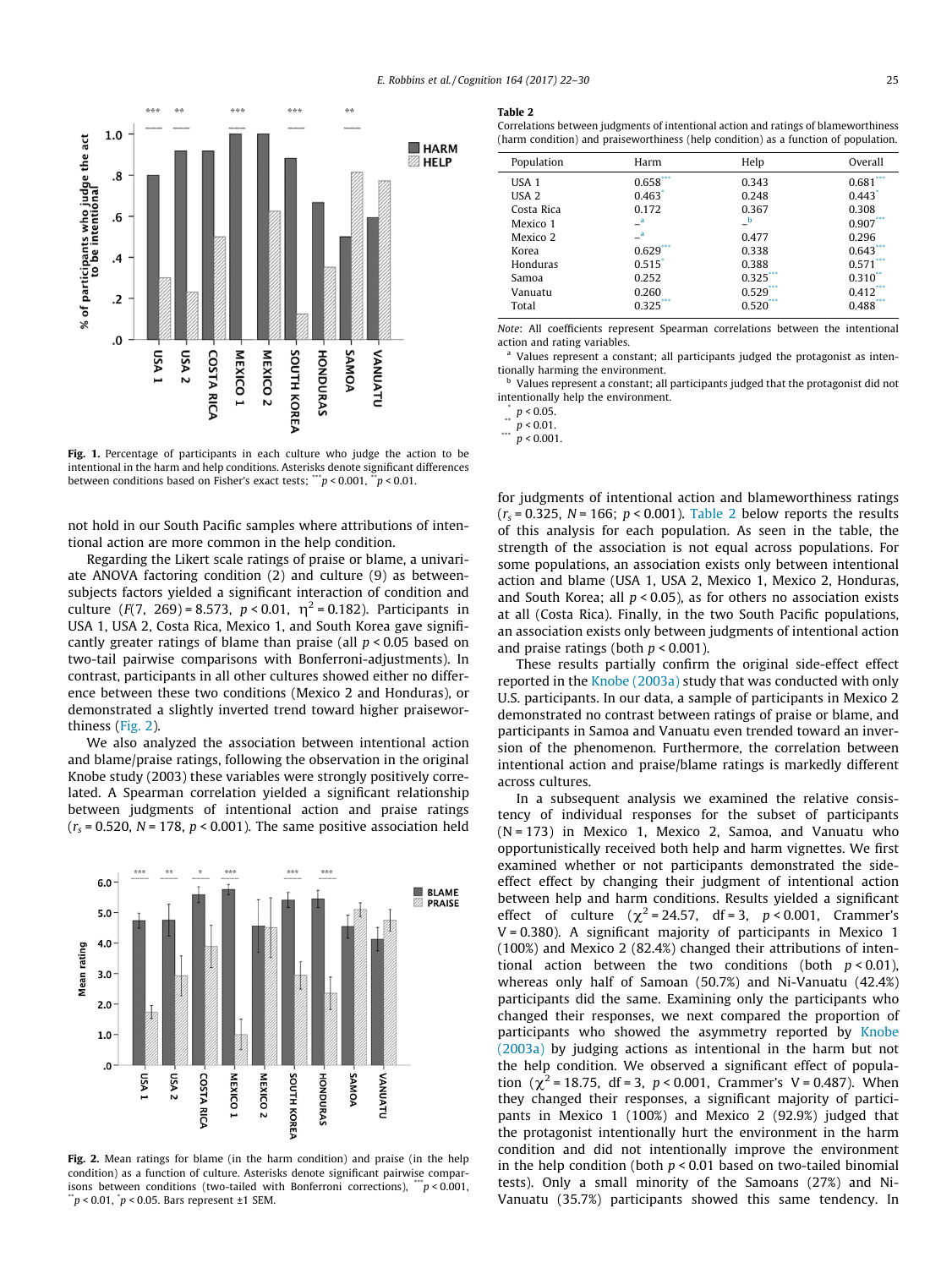these two cultures, the significant majority of participants (respectively 72.6% and 64.3%) judged that the protagonist did not intentionally harm the environment in the harm condition, but that he did intentionally help the environment in the help condition (both  $p < 0.01$  based on two-tailed binomial tests). Note that no order effects were found for judgments of intentional action in any culture.

We also analyzed individual consistency with regard to the ratings of praise and blame. A mixed-design ANOVA factoring condition (2), population (4), and condition order (2) yielded a significant interaction of condition and population (F(3, 162) = 23.98,  $p$  = 0.001,  $\eta^2$  = 0.308). There was no order effect on praise and blame ratings. In follow-up tests of this the interaction, we found that participants in Mexico 1 and Mexico 2 gave significantly higher ratings in the harm condition (both  $p < 0.001$ ), whereas participants in Samoa and Vanuatu once again showed an inverted tendency to provide significantly higher ratings in the help condition (both  $p < 0.05$ ). In short, participants in Mexico 1 and 2 gave significantly greater ratings of blameworthiness compared to our two South Pacific populations, who gave significantly greater ratings of praiseworthiness.

In all, the results of Experiment 1 partially replicate the original side-effect effect noted by [Knobe \(2003a\)](#page-8-0). We confirm the findings for both judgments of intentional action and ratings of blame and praise with participants in USA 1 and USA 2, as well as Mexico 1 and South Korea. We partially replicate the phenomenon with one of the variables (i.e., with intentional action or ratings of blame/praise, but not both) in Costa Rica, Mexico 2, and Honduras. The partial replication of the intentional action question may have resulted in part from our choice to measure this outcome dichotomously, which may have undercut our ability to fully detect an effect in these small samples. Finally, we observed a tendency toward an inversion of the side-effect effect in both South Pacific samples, particularly in the significant within-subjects comparison of help and harm conditions. The within-subject analysis of participants attests to the consistency of the original side-effect effect in Mexico 1 and Mexico 2, and demonstrates the robustness of the inverted effect in Samoa and Vanuatu. Finally, the correlation between intentional action and praise/blame ratings is markedly different across cultures.

#### 4. Experiment 2

To control for potential differences in the meaning and title of the protagonist in the vignette used in small-scale societies (e.g., Samoa, Vanuatu, and Costa Rica), we ran a second experiment with US participants using the same labeling (e.g., High Chief) to describe the authority figure in the story. The rationale for this second experiment was that if participants were engaged in moral reasoning per se, the change in labeling of the authority figure from CEO to Chief should not affect the side-effect effect observed in the US participants of Experiment 1. Inversely, if differences in semantics drive the effect, we reasoned that the asymmetry between blame and praise conditions should either change or disappear. We expected the former.

#### 4.1. Method

We tested an additional cohort of 56 American participants (see USA 3 in [Table 1](#page-2-0)) with the English translation of the script used in these societies and that replaced CEO with High Chief (see Supplemental Materials). In a within-subjects design, participants answered both the intentionality and blame/praise rating questions for both help and harm conditions in a counterbalanced order.

#### 4.2. Results

Following the analysis of Experiment 1, we initially considered only responses to the first vignette read by the participant (harm or help). With regard to the intention question, we observed a significant effect of condition (Fisher's exact test:  $p < 0.01$ ). Confirming the side-effect effect, 82.1% of participants in the harm condition judged the actions of the high chief as intentional, whereas only 14.3% of participants judged the action as intentional in the help condition.

Regarding the Likert scale ratings of praise or blame, an independent samples t-test yielded a significant effect of condition (t  $(54) = 6.56$ ,  $p < 0.01$ , Cohen's d = 1.79). Consistent with the sideeffect effect, ratings were significantly higher in the harm condition  $(M = 5.04, SD = 1.07)$  than the help condition  $(M = 2.61,$  $SD = 1.64$ ).

We also analyzed the within-subject consistency of the sideeffect effect. A significant majority of participants  $(N = 40, \text{ or }$ 71%) changed their judgment of intentional action between conditions (two-tailed binomial test:  $p = 0.002$ ). Of these participants, a significant majority ( $N = 38/40$ , or 95%) demonstrated the sideeffect effect by judging that the High Chief acted intentionally in the harm but not the help condition (two-tailed binomial test:  $p$  < 0.01). No order effects were noted. Regarding the Likert scale ratings of praise and blame, a mixed-design ANOVA factoring condition (2) as a repeated factor and condition order (2) as a between-subjects factor yielded only a significant main effect of condition  $(F(1, 54) = 49.10, p < 0.01 \eta^2 = 0.476)$ . Within-subjects, participants gave significantly higher ratings in the harm condition  $(M = 4.77, SD = 1.07)$  relative to the help condition  $(M = 2.61,$  $SD = 1.71$ ).

A final analysis demonstrates that the magnitude of the sideeffect effect is comparable across the three samples of American participants. Considering only responses to the first vignette (help or harm), an independent chi-square test yielded no effect of cohort on judgments of intentional action. In the harm condition, the majority of participants in USA 1 (80.0%), USA 2 (91.7%) and USA 3 (82.1%) found the protagonist's actions to be intentional, whereas in the help condition, participants in USA 1 (30%), USA 2 (23.1%), and USA 3 (14.3%) were equally unlikely to say the protagonist acted intentionally. Overall, collapsed across cohort, a significant majority (82.9%) of US participants judged the protagonist as acting intentionally in the harm condition, whereas only 22.5% of participants judged the act as intentional in the help condition  $(\chi^2 = 51.43, df = 1, p < 0.001, Crammer's V = 0.604)$ , proportions that mirror Knobe's original findings. With regard to the ratings of blame and praise, and considering only responses to the first vignette, a univariate ANOVA factoring cohort (3) and condition (2) yielded only an effect of condition  $(F(1, 135) = 79.25, p < 0.01,$  $\eta^2$  = 0.370). Across cohorts, participants gave significantly higher ratings in the harm condition ( $M = 4.85$ ,  $SD = 1.33$ ) than in the help condition ( $M = 2.30$ ,  $SD = 1.68$ ). These findings attest to the robustness of the side-effect effect, which appears to be equally strong across samples of U.S. participants who differ markedly in their demographic features, including age, race, and education level. Furthermore, the magnitude of the side-effect effect is comparable amongst cohorts even when changing the labeling of the authority figure in the vignette. Participants tended to provide similar ratings of blame and praise as well as judgments of intentional action whether the protagonist was depicted as a CEO or village High Chief.

Collectively, these results replicate what we found with a comparable sample of participants in Experiment 1. We thus confirm that semantic difference between CEO and high chief does not impact the moral reasoning of the participants. Both scripts elicit the side-effect effect originally demonstrated by [Knobe \(2003a\).](#page-8-0)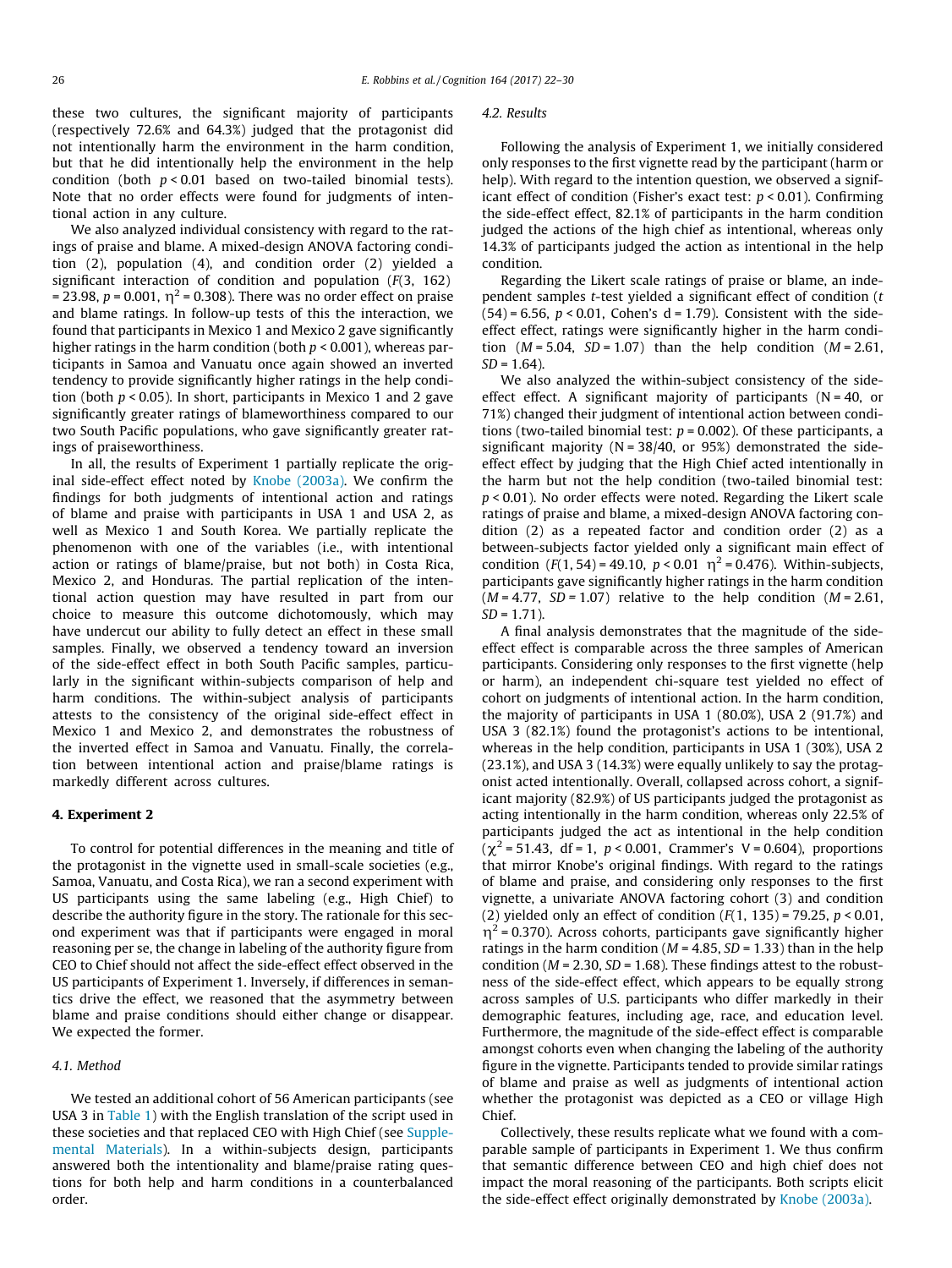# 5. Experiment 3

In another follow-up experiment, we examined two factors that could potentially drive the inversion of the side-effect effect noted in the South Pacific. As a working hypothesis, and to explore further the cross-cultural variability found in Experiment 1, we reasoned that because these two small-scale societies emphasize deference to authority and are characterized by highly visible and transparent delegations of power [\(O'Meara, 1990; Triandis &](#page-8-0) [Gelfand, 1998](#page-8-0)), attributions of intentional action as well as blame and praise ratings would depend on the status of the protagonist. In particular, we anticipated that for these two cultures, attributions of intentional action, as well as ratings of praise and blame, should be higher in scenarios depicting the actions of a commoner versus a chief. The additional manipulation of gender was exploratory, probing any effect of the differential status of women in Vanuatu, where gender roles are more segregated ([Rivers, 1914\)](#page-8-0), compared to Samoa, where women are more active in the Samoan chief (matai) system of governance [\(Shore, 1982](#page-8-0)).

#### 5.1. Method

Participants ( $N = 61$ ) were tested on both the original harm and help vignettes, as well as a second set of vignettes featuring protagonists varying in gender and status. Specifically, a subset of the Samoan  $(N = 27)$  and Ni-Vanuatu  $(N = 34)$  participants who read both vignettes (harm and help) about the chief in Experiment 1, also read two more help and harm vignettes involving a protagonist who was either a male or female commoner. Therefore, in this mixed-design, participants received in a counterbalanced order a set of two vignettes (help and harm) about the High Chief, plus a set of two vignettes (help and harm) about a commoner (i.e., an individual that was not a Chief) identified as either a man or a woman (see Supplemental Materials). For our dependent measures, for each vignette participants made the same judgments of intentional action and ratings of blame or praise described previously.

#### 5.2. Results

In a first set of analyses, we assessed whether judgments of intentional action depended on the gender of the story protagonist. A chi-square test of independence compared the proportion of participants who judged the act to be intentional as a function of culture, condition (help and harm), and protagonist gender, yielding no significant results. Across culture and conditions, participants were at chance in judging whether a woman (62.6%) or a man (66.7%) acted intentionally. The gender of the commoner did not appear to influence determinations of intentional action in either condition for either culture.

We also analyzed the Likert ratings of blameworthiness and praiseworthiness in a mixed-design ANOVA including condition (help and harm) as a within-subjects factor and culture (2) and gender (2) of the story protagonist as between-subjects factors. Results yielded only a marginal main effect of condition that is consistent with our previous findings  $(F(1, 57) = 3.25, p = 0.077,$  $\eta^2$  = 0.054). Independent of culture and the gender of the story protagonist, participants tended to give higher praise ratings in the help condition ( $M = 4.79$ ,  $SD = 2.00$ ) than blame ratings in the harm condition ( $M = 3.95$ ,  $SD = 2.48$ ). Since we observed no effect of gender on either of our dependent measures, responses for the male and female vignettes are subsequently collapsed for all analyses reported below.

Next we assessed whether participants judged intentional actions differently for a Chief versus a commoner (independent of gender). A chi-square test of independence compared the proportion of participants who judged the act as intentional as a function of population, condition, and status. Results yielded a significant joint influence of these three factors ( $\chi^2$  = 28.62, df = 3,  $p$  < 0.01, Cramer's V = 0.345). In follow-up tests, for each culture we compared the proportion of participants who judged the actions as intentional as a function of condition and status. We observed that in both populations, in the harm condition participants were equally likely to attribute intentional action to the chief or the commoner. However, in the help condition, significantly more participants in both Samoa and Vanuatu judged that the Chief acted intentionally (92.3% and 88.6%, respectively) compared to the commoner (42.3% and 55.9%, respectively; both  $p < 0.01$ based on Fisher's exact tests). These results replicate the findings of Experiment 1, but only when the protagonist in the story is in a position of authority and leadership (i.e., a chief).

Finally, we examined the rating responses in a mixed-design ANOVA including condition (help and harm) and status (chief versus commoner) as within-subjects factors and population as a between-subjects factor. Results yielded a significant interaction of condition and status  $(F(1, 55) = 3.51, p = 0.047, \eta^2 = 0.060)$ . In follow-up tests, across cultures we found that in the harm condition ( $p = 0.008$ ), participants gave significantly higher ratings to the commoner  $(M = 5.08, SD = 1.52)$  than the chief  $(M = 3.84,$  $SD = 2.46$ ), indicating that they found the actions of the commoner to be significantly more blameworthy. In contrast, in the help condition, participants across culture gave significantly higher ratings to the chief ( $M = 5.04$ ,  $SD = 1.81$ ) than the commoner ( $M = 4.81$ ,  $SD = 2.03$ ), indicating that they found the actions of the chief to be significantly more praiseworthy ( $p = 0.034$ ).

Consistent with our hypotheses, the results of Experiment 3 suggest that the inversion of the side-effect effect observed in the South Pacific may be driven by perceived status of the protagonist. We observed more judgments of intentional action and greater ratings of praiseworthiness in the help condition, but only when the protagonist was described as a chief. In contrast, in the harm condition judgments of intentional action did not vary across protagonist status, although Likert ratings of blameworthiness were higher for commoners compared to the chief. In sum, the status (but not gender) of the protagonist appears to be a significant factor in both judgments of intentional action and moral evaluation in these two rural, traditional cultures.

#### 6. Experiment 4

To ascertain further the role of perceived status as determinant of the side-effect effect, in a final experiment, we tested a new cohort of participants (USA 4) on both the harm and help vignettes, this time changing the protagonist's label from CEO to co-worker. The aim was to reproduce in the USA with college students what we manipulated in both Samoa and Vanuatu comparing vignettes involving either a commoner or a High Chief. We expected that if status is indeed a determinant factor, we should find that describing the protagonist as co-worker instead of CEO in the USA should have a mitigated effect on the side effect-effect. In short, despite the reported cultural variations, we expected to find some influence of status in the USA regarding attribution of intent and ratings of either blame or praise.

### 6.1. Method

Participants ( $N = 60$ , see [Table 1](#page-2-0)) read a modified version of both the original harm and help vignettes, presented in a counterbalanced fashion across participants, in which the protagonist was described as a co-worker in the company, implying that they were not in a position of power. Gender neutral language was used to describe the characters in the vignette. For our dependent mea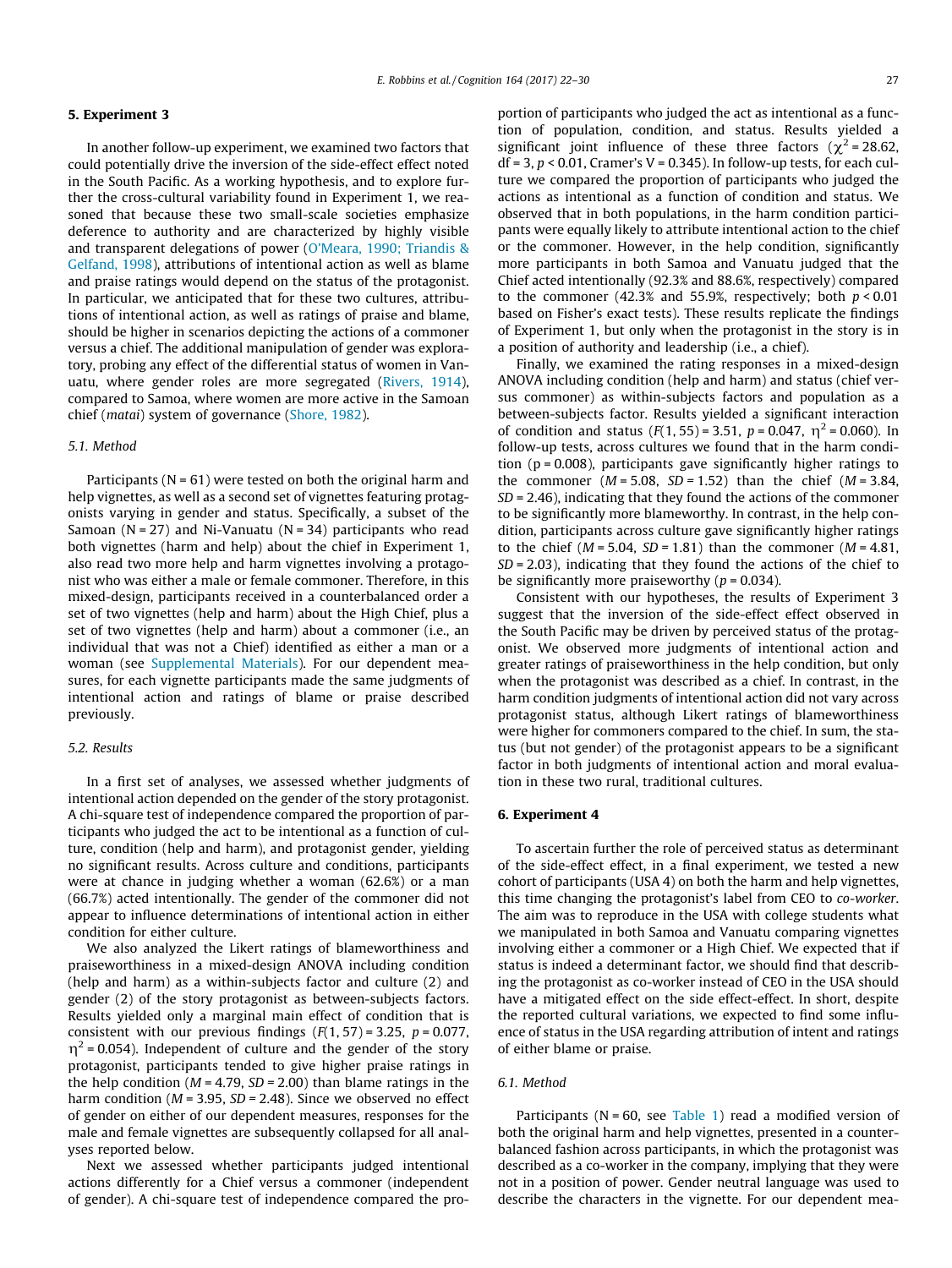sures and for each vignette, participants made the same judgments of intentional action and ratings of blame or praise described previously.

#### 6.2. Results

A Fisher's exact test comparing the proportion of participants who judged the act to be intentional as a function of condition (help and harm) yielded significant results that confirm the original side effect-effect (p < 0.001). Overall, 15% of participants judged the co-worker's action to be intentional in the help condition, compared to 53.3% in the harm condition. The same significant asymmetry was found in ratings of praise or blame based on an paired samples t-test  $(t(1, 59) = 7.09, p < 0.001$ , Cohen's d = 1.85). On average, the magnitude of praise ratings ( $M = 2.28$ ,  $SD = 1.57$ ) tended to be significantly less than blame ratings  $(M = 4.32, SD = 1.55)$ . Within subjects comparisons show that a significant majority of participants demonstrated such an asymmetry (93%, binomial test p < 0.001). We observed no effect of order on either of these trends.

To further examine status as a factor, in a second set of analyses, we compared these data with those obtained from the USA 2 cohort who were the most similar in terms of demographics and who, in a between-subjects design, received either the help or harm vignettes with a CEO rather than a co-worker as protagonist. In this analysis, to ensure greater comparability between cohorts, we considered only the first vignette USA 4 participants received (either blame or praise). Regarding attributions of intention, a Fisher's exact test yielded a significant effect of protagonist status (CEO versus co-worker) for the harm ( $p = 0.017$ ) but not the help condition. In the help condition, a minority of participants in both cohorts judged the actions of the protagonist as intentional, no matter their status (23.1% for USA 2 and 22.2% for USA 4, respectively). However, in the Harm condition, when the protagonist is portrayed as a CEO (USA 2 cohort), 91.7% of participants judged the protagonist as acting intentionally. In contrast, when described as a co-worker (USA 4 cohort), 51.5% of the participants judged the action as intentional. However, the effect of protagonist status did not extend to the ratings of blame and praiseworthiness. Results failed to yield a significant condition-by-status interaction, and only a main effect of condition (help versus harm) was noted (F  $(1, 81)$  = 20.37, p < 0.001,  $\eta^2$  = 0.201). Independent of status, participants gave significantly higher ratings in harm  $(M = 4.51)$ ,  $SD = 1.63$ ) than in praise ( $M = 2.47$ ,  $SD = 2.06$ ) conditions. Therefore, the effect of status is not evident in relation to ratings of blameworthiness or praiseworthiness.

Overall, the results of Experiment 4 show that amongst US participants, changing the status of the protagonist tends to mitigate the side-effect effect, although not cancelling it. As hypothesized, we found that significantly more participants tended to attribute intentionality to harm the environment when the protagonist is described as CEO as opposed to co-worker, here construed as having less power status in enacting decisions within the portrayed institution.

# 7. Discussion

In small-scale, collectivist, and ''face-to-face" societies ([Fiske,](#page-8-0) [Kitayama, Markus, & Nisbett, 1998; Greenfield, Keller, Fuligni, &](#page-8-0) [Maynard, 2003](#page-8-0)), high-ranking status arguably carries different meanings compared to the high-ranking status of CEOs in urban industrial and more individualistic (W.E.I.R.D.) societies. Blaming a high chief has different consequences in the former, as determinations of blame often carry with them the implicit consequence of punishment or correction. As noted by [Hofstede, Hofstede, and](#page-8-0) [Minkov \(2010\),](#page-8-0) individuals of societies like Samoa and Vanuatu that are highly allocentric and collectivistic have significantly less autonomy in enacting authoritative decisions (e.g., punishing a transgressor), an action that is more typically the prerogative of high ranking Chiefs. This could explain our findings of an inversion of the side-effect effect in Samoa and Vanuatu, whereby individuals tend to see more intentional action in the help condition and provide higher ratings of praiseworthiness. The fact that such an inversion does not extend to vignettes in which the protagonist is a commoner provides additional direct support to this interpretation.

Noteworthy and further validating these findings is the fact that in a previous field trip research at these remote locations a few years prior, we tested over a hundred participants on the Knobe script with a high chief as protagonist and found the same inverted tendency toward higher ratings of praise. We could not include this previous body of observations in the present analysis as we accidently omitted asking the intentional action judgment question. Based on the collected praise/blame ratings, this original testing confirms what is presented here, likely to be a real phenomenon and not an experimental fluke. Furthermore, it is also doubtful that the reported cross-cultural variability is due to semantic differences considering that Samoan and Ni-Vanuatu languages are profoundly different. If it were just a semantic by-product in these small-scale societies, the difference found with commoners in both would be unlikely. Finally, a differential understanding of harm to the environment across culture cannot account for our results since we do not observe an inversion of the side-effect effect in the two Mexican cohorts or Costa Rican sample that all depend on natural resources and agriculture for their survival ([Cusack &](#page-8-0) [Dixon, 2006; Eakin et al., 2014; Jurjonas, Crossman, Solomon, &](#page-8-0) [Baez, 2016; Moguel & Toledo, 1999\)](#page-8-0).

The results of Experiment 2 further dismiss the possibility that semantic differences in the labeling of the authority figure drive the cultural variations of the side-effect effect observed here. The reported findings thus are likely linked to cultural differences in reasoning about intentional action and not to experimental or semantic artifacts. However, in relation to our interpretation, there is one caveat in the fact that in Costa Rica, where participants were also from a small-scale chief system society, we did not find the inversion of the phenomenon observed in both Vanuatu and Samoa. In addition to the small sample size at this locale, one should note that in Costa Rica, there is considerable influence and economic aid coming from a stable and highly Westernized central government in the form of agroforestry, commercial food production, schooling, medical aid, and ecotourism ([Cusack &](#page-8-0) [Dixon, 2006; Dahlquist et al., 2007; Polidoro et al., 2008](#page-8-0)), all of which directly impact how the Bribri population manages their land as part of assigned indigenous reservations. In contrast, although subsistence crops are also linked to the well-being, livelihood, and cash economy of many regions in the South Pacific ([O'Meara, 1990; Shore, 1982\)](#page-8-0), much of the economic aid to Samoa and Vanuatu comes in the form of remittance inflows and foreign aid targeted toward infrastructure development [\(Allen, 2000;](#page-8-0) [Jayaraman & Ward, 2006; Kumar, Naidu, & Kumar, 2011;](#page-8-0) [McGregor, Bourke, Manley, Tubuna, & Deo, 2009\)](#page-8-0).

The cultural variations in the side-effect effect reported here are also reinforced by the fact that evidence of such variations are based on both between and a within-subject comparisons for the subset of participants in Samoa, Vanuatu, Mexico 1, and Mexico 2 (Experiment 1), as well as USA 3 (Experiment 2). A similar mixed-design was used by [Nichols and Ulatowski \(2007\)](#page-8-0) to assess the robustness of the side-effect effect, with data demonstrating that the asymmetry between greater ratings and judgments of intentionality for blame versus praise holds within individual participants. Here, however, we confirmed that the inversion of this side-effect effect in Samoa and Vanuatu exists in both the between and within subject comparison. Once again, this testifies to the robustness of our reported findings.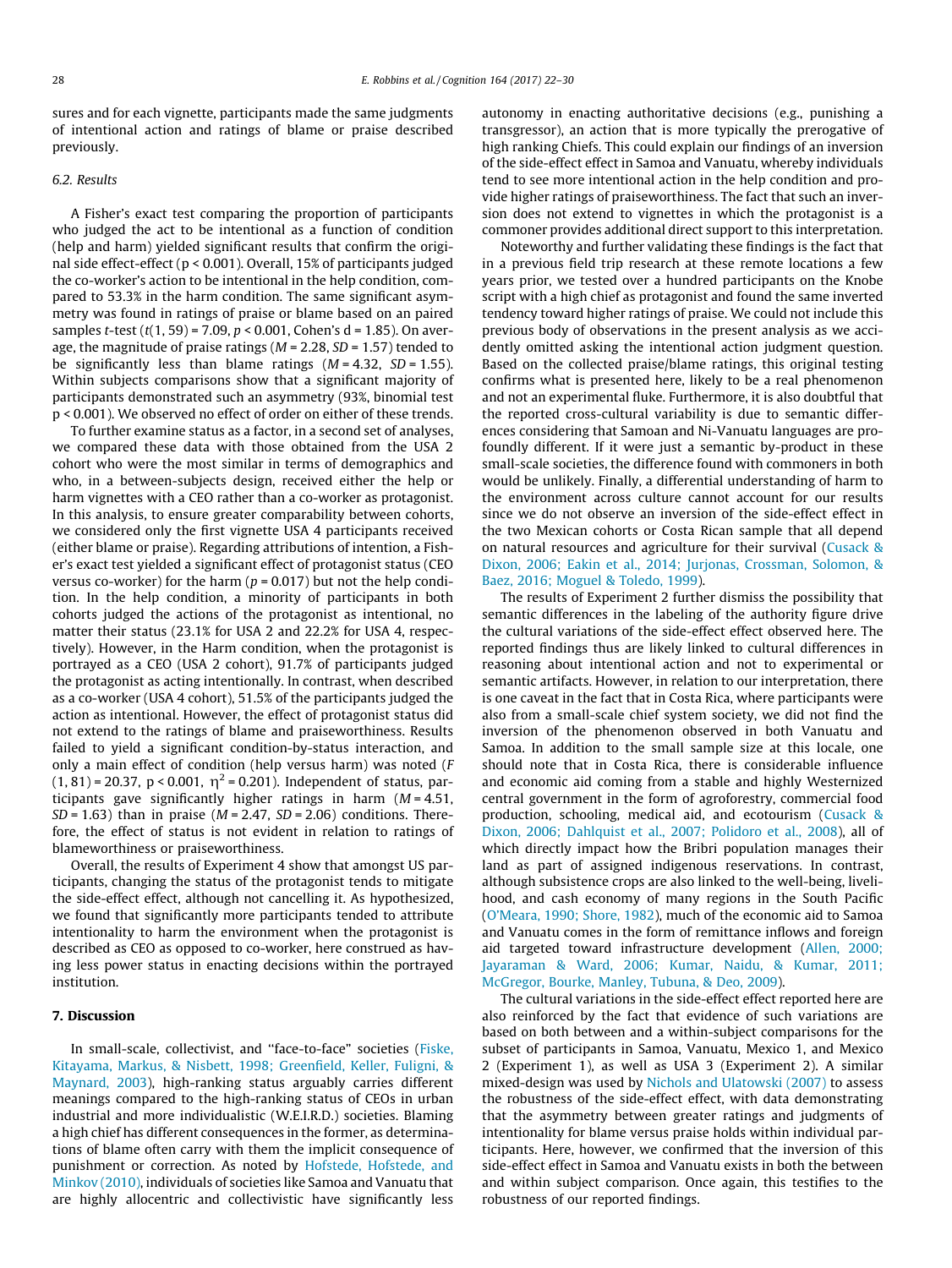Finally, we found further support that perceived status of the protagonist can mitigate the side-effect effect across all the tested populations. Experiment 2 and 4 yield some evidence of differential attribution of intentionality depending on the status of the protagonist (High Chief and CEO versus commoner and co-worker). Consistent with recent findings that religious beliefs attenuate the side-effect effect [\(Clark et al., 2017](#page-8-0)), our data suggest that cultural differences in motivation to blame or praise may influence judgments of intentional action.

However, although status seems to play an important role in participants' judgments of intentionality, it is not clear what status might mean across such highly contrasted cultures (USA versus Samoa and Vanuatu). Future research is needed to specify the extent to which participants across cultures share the same stereotypes regarding status of authority and leadership within their group. In particular, it is possible that the inversion of the sideeffect effect reported here might primarily rest on stereotypes of authority and leadership in decision making that are unique to those small scale traditional Melanesian and Polynesian cultures. For example, in Vanuatu and Samoa there are particularly elaborated rituals of gifting and systems of reciprocity through which individuals may accrue influence, prestige, and transcendence ([O'Meara, 1990; Shore, 1982; Vienne, 1984](#page-8-0)). It is indeed possible that in those cultures what participants are primarily basing their judgments on is a different perception of power rather than a fundamental difference in construing the relation between intentional action and moral evaluation, as it is often presumed in the sideeffect effect. Likewise, the mitigating effect of status found with the US sample of Experiment 4 could also rest on the stereotype of CEOs harboring anti-environmental attitudes (see for example [Sripada, 2012; Sripada & Konrath, 2011\)](#page-8-0). In addition, chieftain systems of governance in the South Pacific are based on traditions that are strongly cohesive and multigenerational. There may therefore be a degree of shared understanding and consensus about leadership in these societies that is qualitatively different than the Western context of high market integration and large corporations with broader distribution of leadership making it harder to delineate authority relationships.

Inversions of the side-effect effect have been previously linked to contextual factors such as the explicitness of the moral norms that are violated in the vignette [\(Robinson, Stey, & Alfano,](#page-8-0) [2015\)](#page-8-0), or whether the participant is an agent or observer of the unintended consequence [\(Feltz, Harris, & Perez, 2012](#page-8-0)). Based on our data, it is difficult to determine the extent to which participants in the South Pacific may have aligned themselves with the story protagonist, and whether thinking of themselves as beneficiaries of the protagonist's action might have made them more inclined to attribute intention to the chief's action in the help condition. However, if something about living in small-scale, collective, traditional, and/or rural societies lent itself to such projective perspective-taking or immersive thinking, we might also expect to observe similar effects in the Costa Rican or even Mexican populations, which is not the case. Further research could help disambiguate these possibilities. Finally, we do not believe that potential cultural differences in understanding of intentional action can fully explain our results. The classic side-effect effect is observed across a wide array of theory of mind concepts, including several variants of intent and belief [\(McCann, 2005;](#page-8-0) [Beebe & Buckwalter, 2010; Guglielmo & Malle, 2010\)](#page-8-0). To our knowledge, none of these articulations of desire or belief states evoke the inversion of the side-effect effect noted here. In summary, although our results do not account directly for the mechanisms linking intentional attribution and moral judgments of praise or blame, they show that factoring status can help dissociate these two dimensions and thus could help in figuring out those mechanisms in future research.

#### 8. Conclusions

Using the original Knobe paradigm, we find an inversion of the side-effect effect in two small-scale, traditional societies of the South Pacific. Our findings suggest that the widely documented asymmetry between judgments of intentional action and moral evaluations is not necessarily unidirectional. Cultural beliefs about moral actions may influence how people perceive unintentional consequences, with both praise and blame influencing judgments of intentional action ([Clark et al., 2017\)](#page-8-0).

Our results raise a number of interesting questions. If the relationship between moral evaluation and judgments of intentional action can be multi-directional, as our findings suggest, how can we predict what circumstances will increase or decrease blame attributions? [Alicke, Davis, Buckingham, and Zell \(2008\)](#page-8-0) point to a ''culpable control" model in which participants evaluate causal information alongside the favorability of the outcome or actors. Assignations of blame may be made when an agent is perceived as controlling a negative outcome (as in the harm condition), but also if evidential information suggests that an actor is dislikeable or is shown to be negligent (as might be the perception following the protagonist's casual disregard for the environment). On the other hand, if the information about the actors or consequences is positive enough, it may even override contradictory evidence (e.g., a thriving economy or environment may be enough to deemphasize the cavalier attitude of the protagonist). Culture may influence judgments of intentional action not only by defining what acts are considered helpful versus harmful, but also perhaps by setting the threshold for how negative outcomes or agents must be before they are considered blameworthy ([Alicke et al., 2008\)](#page-8-0). Our findings may also call to question the assumption that transculturally, punitive measures carry higher instrumental value than reward ([Henrich et al., 2006\)](#page-8-0). That some cultures differentially emphasize praise over punishment may be consistent with an emerging literature demonstrating cultural variation in the tendency to engage in punitive versus restorative justice following violation of a fairness norm [\(Robbins & Rochat, 2011](#page-8-0)). Understanding the relationship between moral evaluation and judgment of intentional action may have wide-reaching implications for how we understand and reform our criminal justice systems.

In sum, we interpret our data to suggest that although the tendency to engage in moral evaluations is ubiquitous—we all engage in judgments about other people—rationalization for these judgments is likely context specific. More research is needed to specify further what cultural factors influence such evaluations. The cultural differences noted here point to the central importance of taking context seriously when theorizing about moral reasoning.

### Acknowledgements

Our gratitude goes to lab coordinator Theresa Nettles as well as the research assistants of the Emory University Infant and Child Lab who assisted with data collection, including Yoana Villareal in Mexcio, Mariana Ruiz in Costa Rica, Eun Jie Lee in South Korea and Honduras, Davido Molho in Samoa and Vanuatu, and Jordan Boxer in New York City. We also extend our deep appreciation and thanks to the families and leaders of the communities we visited, including Chief Tofa Tuileutu and Valeua Faga in Samoa and Chief Edgar Howard in Vanuatu.

#### Appendix A. Supplementary material

Supplementary data associated with this article can be found, in the online version, at [http://dx.doi.org/10.1016/j.cognition.2017.](http://dx.doi.org/10.1016/j.cognition.2017.02.012) [02.012](http://dx.doi.org/10.1016/j.cognition.2017.02.012).